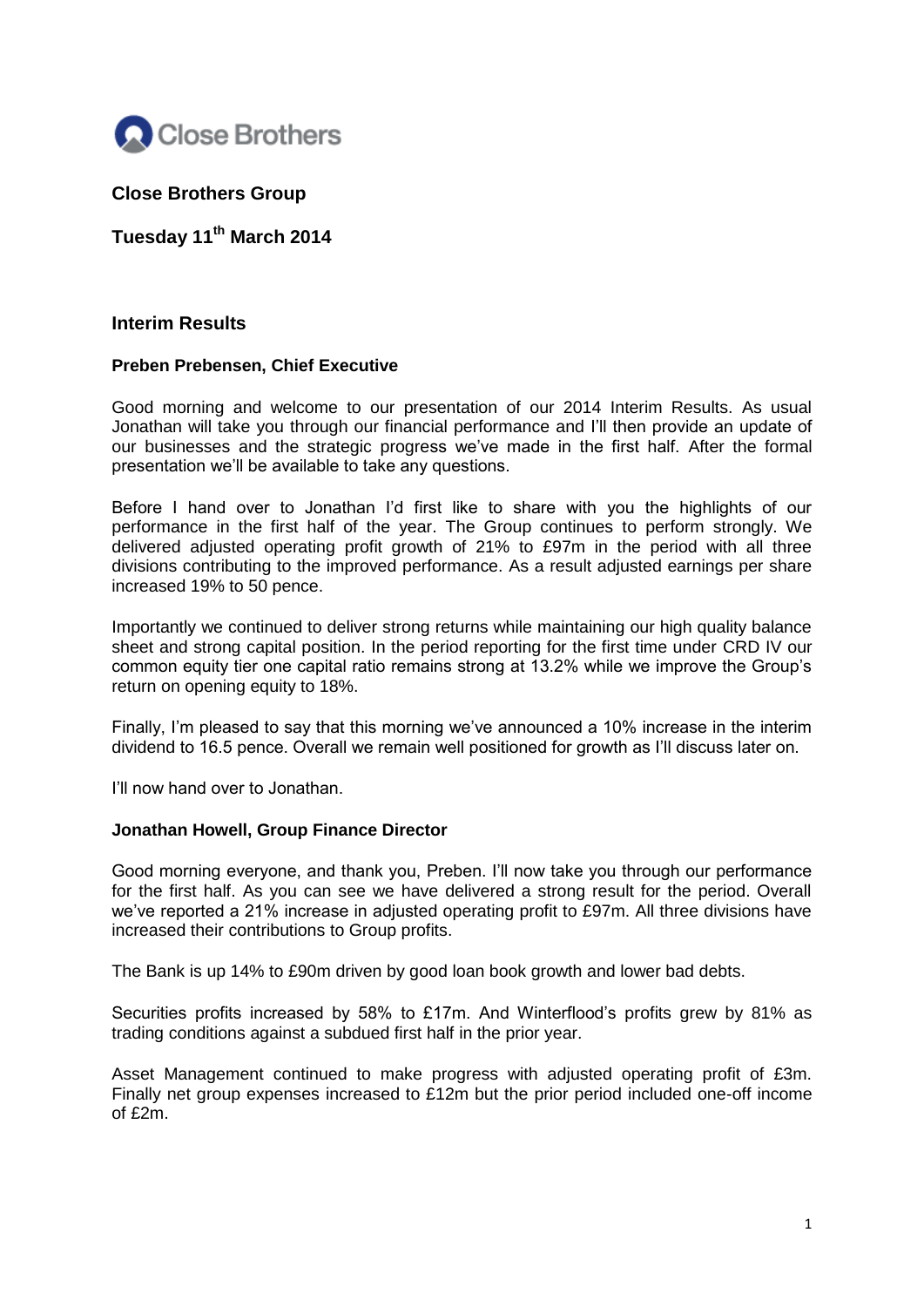Looking now at the income statement in more detail. We've recorded a 14% rise in income driven by good loan book growth in the Bank and improved investor risk appetite in Securities.

The expense/income ratio has remained stable at 63% as operating expenses increased by 14% to £202m. We've continued to invest in the Bank to support further growth and in Securities variable expenses increased as revenue improved. The tax charge was £22m corresponding to an effective tax rate of 23%. As a result adjusted earnings per share increased by 19% to 50.4 pence. And we declared an interim dividend of 16.5 pence, an increase of 10% on last year reflecting the strong earnings in the period.

The balance sheet continues to be simple and transparent principally comprising assets and liabilities relating to lending activities in our Banking division. The loan book and Treasury assets account for over 80% of the Group's total assets. The loan book grew by £200m or 5% to £4.9bn in the first half. The risk profile of the loan book has remained consistent principally short term around 90% secured and with prudent loan to value ratios.

Treasury assets decreased slightly to about £900m. They represent our holding of high quality liquid assets principally deposits with the Bank of England. Our liquidity position remains strong and comfortably ahead of regulatory requirements. The Securities assets which include short term settlement balances and trading positions increased £200m to around £800m reflecting increased trading activity immediately preceding the balance sheet date. These assets are largely offset by related liabilities with the net position remaining broadly stable at around £100m. Overall total assets increased by 4% to £7.1bn in the first half.

We have maintained our strong funding position with its emphasis on diversity and prudence. In the first half total funding increased to £6.4bn covering some 132% of the loan book at the balance sheet date. This reflects continued growth in our customer deposits which increased by £135m to £4.1bn. Our term funding over one year remains stable at £3.4bn. This remains a prudent level relative to the loan book which was 71% covered by term funding at the balance sheet date. And the average maturity of the term funding at 23 months continues to comfortably exceed the loan book at 13 months.

We're reporting for the first time under CRD IV. The Group's capital remains strong with a common equity tier one ratio of 13.2% and the leverage ratio at 9.3% despite continuing growth in the loan book.

The impact of CRD IV is broadly neutral. The Group has taken the benefit of the discount for SME lending but this has been offset by a new deduction for foreseeable dividends. This arises from new regulations which apply to the whole banking industry. The reduction in common equity tier one capital to £670m was largely due to the new foreseeable dividend deduction. This is calculated by taking the Group's average pay-out ratio over a three year period and applying it to the first half earnings. We remain focused on holding an appropriate level of capital and continue to monitor and manage capital resources carefully.

That Banking division delivered a good performance in the first half as the loan book continued to grow and bad debts improved. Income increased by 11% to £218m principally due to a 10% increase in net interest and fees on the loan book. Costs increased by 15% to £106m as we continue to invest in our business to support growth. This included additional volume related costs including increased headcount in both the front and back office to continue to support our customer proposition, and infrastructure investments to ensure our technology remains robust and secure. Overall the Bank's expense/income ratio increased slightly to 48%. A strong credit performance across the portfolio has meant the bad debt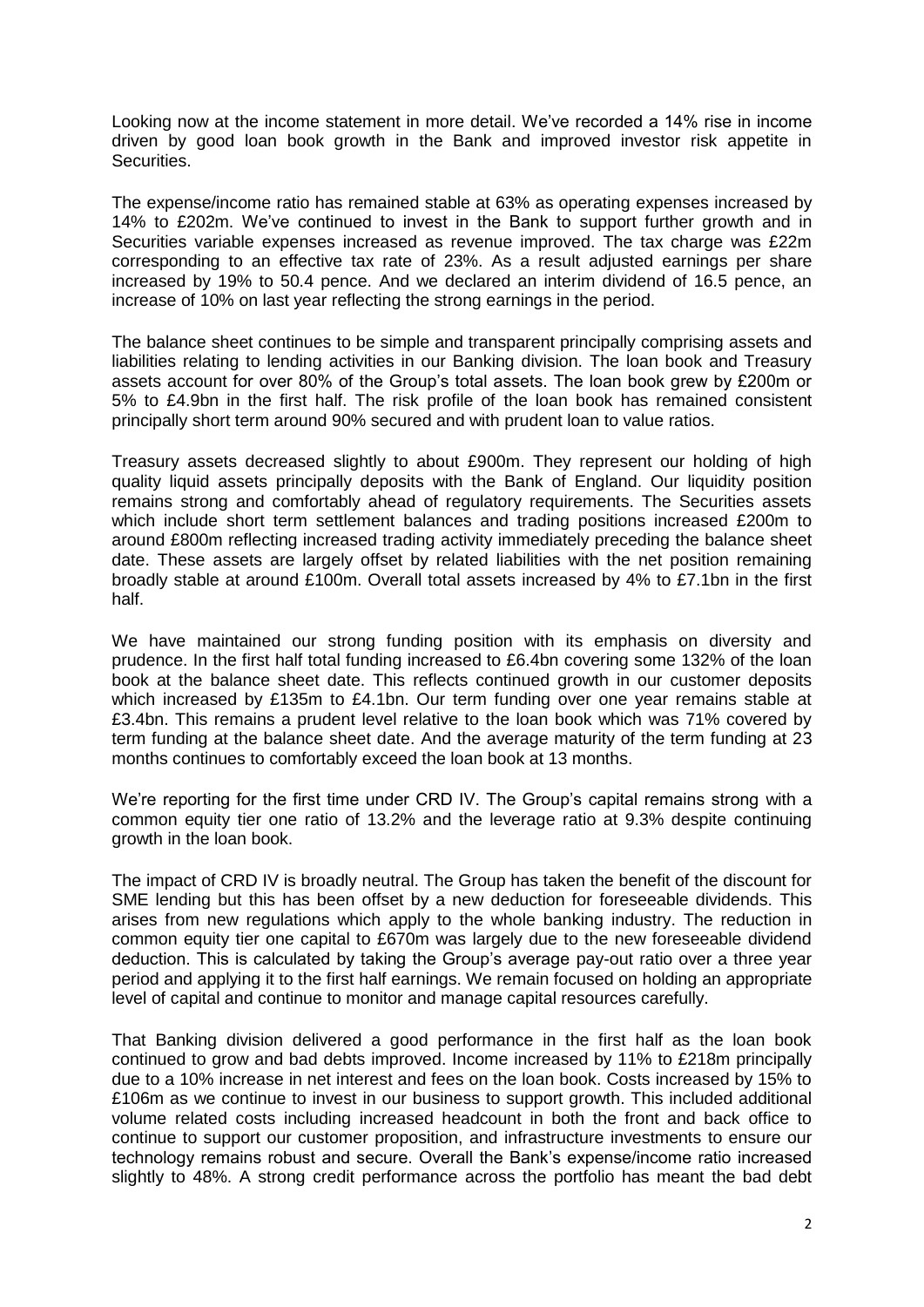charges on the loan book reduced by 12% to £23m. Overall profits increased 14% to £90m and the return on equity for the division increased to 25%. This reflects our strong returns but also improved balance sheet efficiency and lower tax rates.

The loan book has grown by 5% to £4.9bn in the first half and by 11% over the last 12 months. The growth rate has remained good with record levels of new business although net growth has slightly moderated from the prior year as expected.

The Retail loan book increased 5% to £2bn primarily driven by growth in motor finance. We've continued to see good demand for second hand car finance although this has been offset by an increase in competition. The premium finance book also increased in the period with growth across the book.

Commercial grew by 3% to £1.9bn driven by asset finance with good growth in SME lending in particular. The invoice finance book reduced in the period principally due to a seasonal decline in demand in January.

Growth in the Property loan book was 6% to £1bn as we continue to benefit from good demand and limited competition. Our distinctive model has continued to drive our consistently strong returns.

The net interest market has remained stable at 8.8% as the mix of our business has remained broadly unchanged.

The bad debt ratio has continued to fall and is now 1%. A further reduction in the first half was principally driven by improved credit performance in Property and asset finance.

Overall the return on net loan book increased to 3.8% driven by the continued reduction in the bad debt ratio.

Now turning to the Securities Division where adjusted operating profits increased 58% to £17m reflecting improved market sentiment from Retail investors. Winterflood has maintained its trading capacity throughout the difficult market conditions in the last two years. As a result it has benefited from recovering risk appetite and adjusted operating profit increased 81% to £13m in the period. Seydler's profits also improved to £3m. As a result, the division's return on equity improved to 25%, up from 16% in the prior period.

Winterflood's performance improved in the first half as we saw better trading conditions, particularly in AIM. Trading performance was again consistent with just one lost day in the period. Income increased by 39% to £48m, costs also increased by 28% to £35m, reflecting higher performance related costs which were driven by the improved trading.

Average bargains per day increased to 52,000, up from 42,000 in the first half of 2013, but stable on the second half. However income per bargain improved to £7.20 in the first half due to the change in mix towards higher margin sectors.

Now turning to Asset Management where we continue to make good progress. We recorded good income growth of 9% principally in investment management as we continue to grow assets under management. We've continued to control costs which increased only modestly to £37m. Overall adjusted operating profit increased to £3m.

AUM increased by 2% to £9.3bn in the first half with positive net flows. We maintained good sales momentum as gross inflows amounted to £590m in the period. These inflows were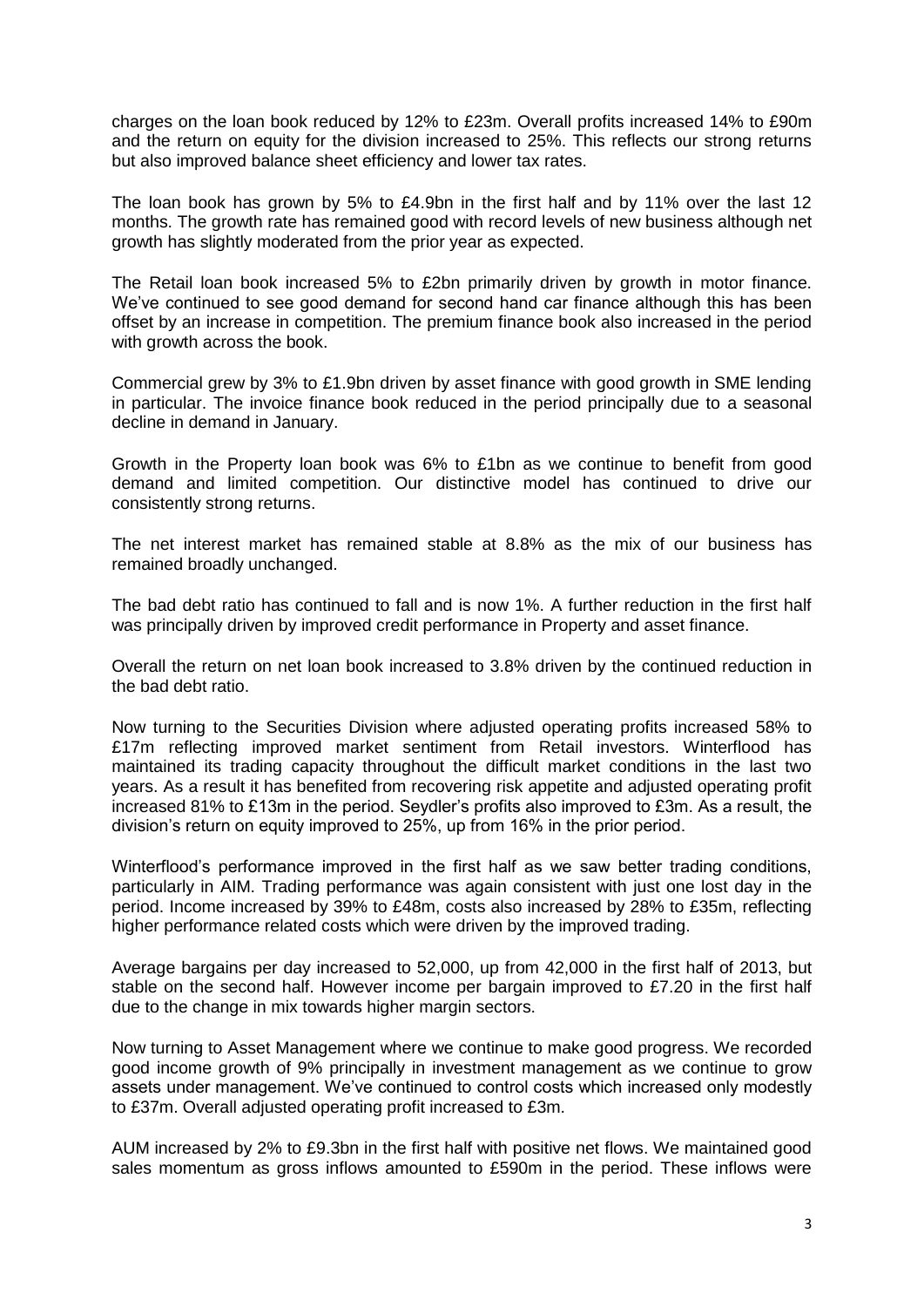partially offset by total outflows of £400m, this resulted in positive net flows of about £190m, equating to a growth rate of just over 4% on an annualised basis. In addition we saw slightly positive market movements of about £25m.

Now looking at the components of AUM in more detail. Total managed assets increased by 5% to £6.5bn reflecting good inflows and consistent good fund performance. Total advised assets were broadly stable at £5bn as we saw modest outflows in the period. However, managed and advised assets increased by 3% to £2.3bn. This increase is important for our integrated proposition as managed and advised assets generate advice, investment management and platform income. These assets now represent 45% of total advised AUM.

Thank you, and now I'll hand back to Preben.

### **Preben Prebensen**

Thank you, Jonathan. Before I talk about our three divisions in greater detail I wanted to highlight key aspects of our strategy which reflect our modern merchant banking principles and underpin Close Brothers' strong competitive positioning. The Group has maintained a strong financial position through the cycle and we've always recognised the need to maintain a strong balance sheet and capital position. This approach has served us well in recent years and we came through the financial crisis without needing to recapitalise or cut our dividend.

As Jonathan said, we take a prudent approach to managing our balance sheet and have been able to continue to invest and grow all of our businesses while maintaining our capital position and increasing our dividend.

We continue to benefit from applying a consistent strategy and our clear business models have supported sustainable growth in all market conditions. We serve niche markets that require specialist expert knowledge and an in-depth understanding of our clients' needs. In particular as a small but growing financial services group we differentiate ourselves through our prudent approach lending on a predominantly secured basis and through our focus on returns, not volume driven growth.

While we operate within an established model, and we will not change that model, we're always enhancing and optimising our business processes and we're continually improving our technology and customer service. In particular we believe we remain able to implement change effectively across the Group. We're large enough to have the resources to invest, but small enough for change and technological development to have a meaningful impact across the business.

For example, in Banking we've consolidated and upgraded our IT infrastructure across the entire division, a project that would be expensive for many of our smaller peers and complex for many of our larger peers to undertake effectively. Similarly in Winterflood a significant proportion of our employees are focused on IT and in-house development, supporting our leading market making position. In Asset Management we've invested in our platform technology and we're working with our financial advisers to increase their capacity to enhance our client offering.

Lastly, we continue to benefit from our customer proposition across the Group supported by emphasis on client service. Our specialist teams developed close relationships with their clients, helped by a local presence in many of our markets. While many other firms have moved to centralised models our bank has maintained a decentralised model and we continue to strengthen our distribution network. Our lenders operate out of nearly 50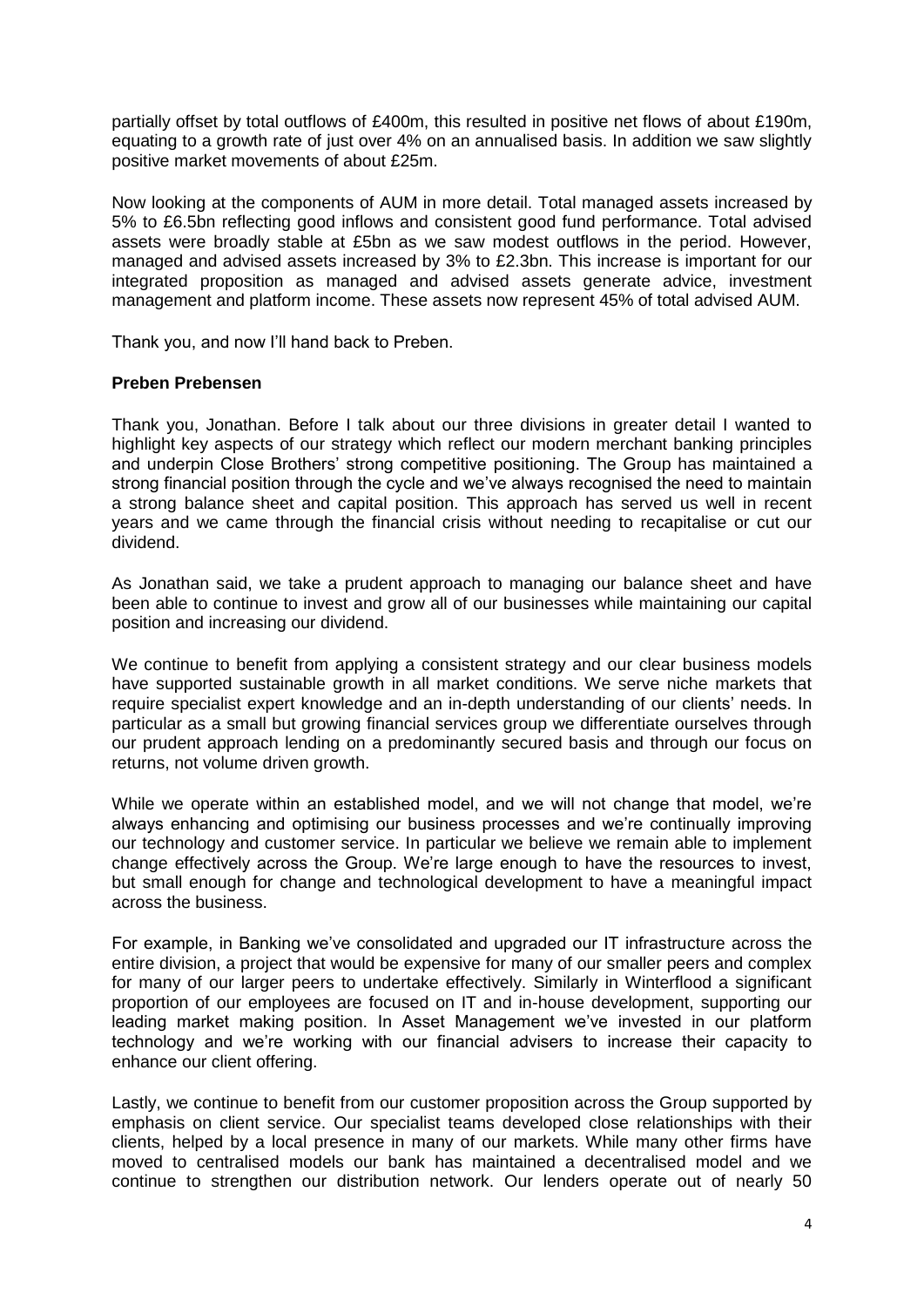locations enabling us to build stronger more focused relationships with our customers and intermediaries.

Similarly in Winterflood our specialist proprietary technology enables us to deliver flexible client led trading solutions, while in Asset Management our local model is supported by our national network of ten regional offices.

Overall we retain the culture and characteristics of a focused local merchant banking group and we believe that our financial principles and cultural values, that have served us well in the past, will continue to serve us well in the future.

Our strong market position and consistent lending principles in banking have enabled us to deliver sustainable loan book growth in all market conditions. Of course the rate at which we can grow continues to reflect developments in our lending market and our growth rate remains sensitive to changes in credit supply and demand.

When we last updated you in September we were seeing signs of competition returning as we expected. Sticking to our lending model and not changing our strict lending criteria resulted in our loan growth moderating from the very high rate we enjoyed during the financial crisis when credit supply was very constricted. However, as we stand today the market remains fragmented, there's still very few specialist lenders in our space. Many of the banks we used to compete with remain constrained and continue to have a reduced presence in our markets while very few new entrants have the expertise and distribution in our niche areas.

As the graph shows we've consistently grown our loan book even during times of easy credit. Moreover, given changes to the regulatory landscape we think it's unlikely growth in credit supply will reach the same levels we saw during those periods any time soon.

We've also not yet seen a broad based increase in SME demand, but we remain well positioned to benefit when this improves. Overall we have a strong long term market position. It's taken us nearly 30 years to grow our loan book to its current level of nearly £5bn and our track record gives us confidence that future growth can be sustained. We lend to SMEs and individuals against a diverse range of assets which provides us with wide ranging opportunities across different markets.

I've talked about growth, but our position in the UK banking market is very distinctive, not only because of our lending model but also because of our continued strong performance and returns. I'm sure you're familiar with the model but to summarise briefly we're predominantly a secured lender and we apply prudent loan to value ratios to our lending. Around 90% of our loan book is secured and we keep our loans short term and small in size.

Further, we provide our customers with a highly differentiated proposition which supports our strong margins. We build long term customer relationships and have demonstrated commitment to our customers through the cycle.

Our specialist sales teams possess expert knowledge of our assets, markets and customers and have local autonomy enabling them to provide flexible lending solutions and make fast decisions.

We also continue to benefit from our credit control based on strong underwriting disciplines, predictable stable arrears and effective recoveries. Overall we've continue to improve our returns in the period. Our return on net loan book increased to 3.8% and our return on opening equity improved to 25%. We have a clear model built over 30 years which is not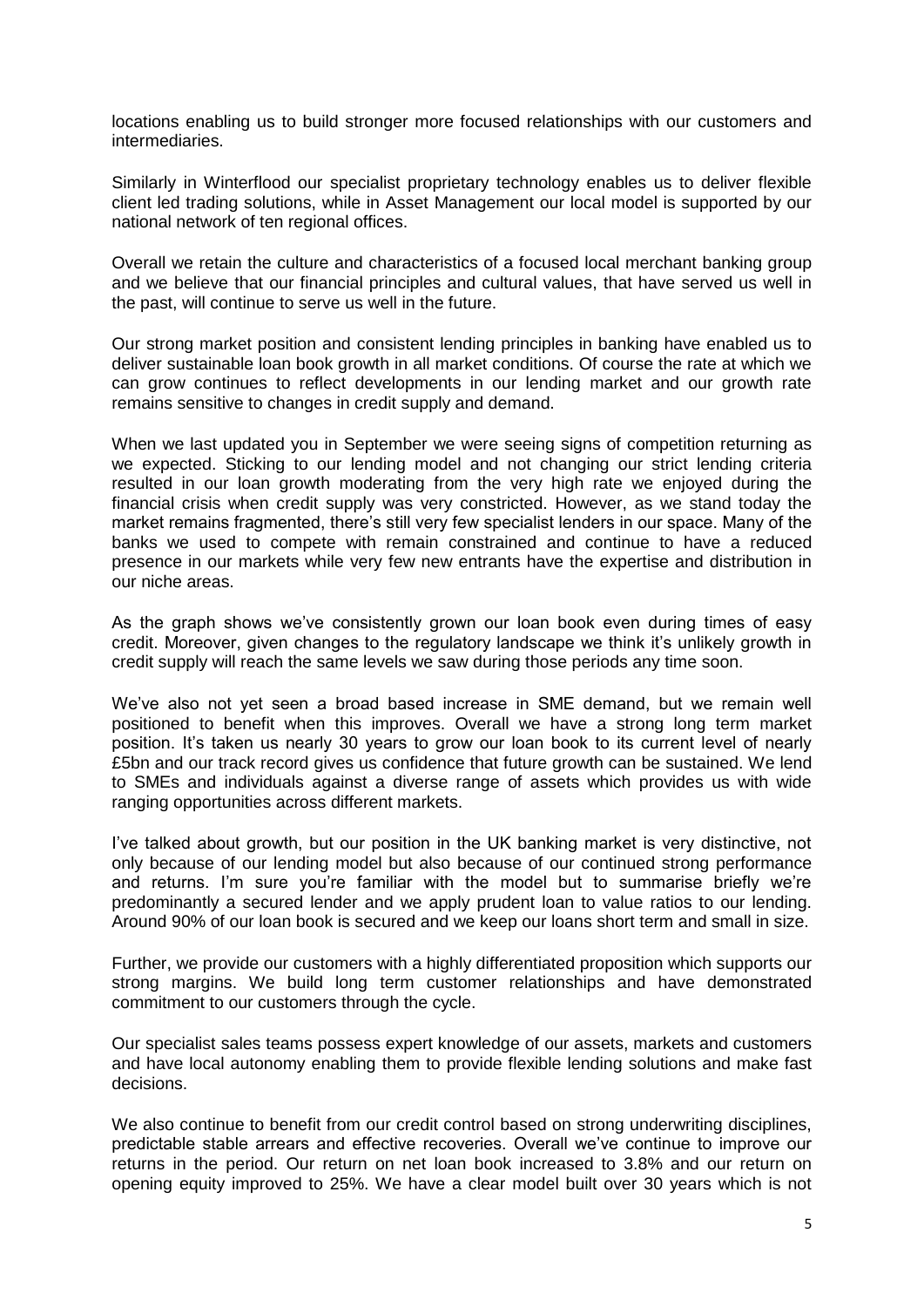easily replicated. This supports our strong market position and we remain confident that we'll continue to grow.

Let's turn to Winterflood. Market conditions improved in the first half following difficult trading conditions over the last two years. The majority of our order flow comes through retail brokers and therefore Winterflood's performance is strongly correlated to retail investor sentiment. A number of positive market changes over the last six months have contributed to a shift in sentiment and encouraged retail investors to increase their risk appetite. Improving primary market activity can be supportive of increased secondary market activity, and in 2013 the number of IPOs in the UK increased with a strong pipeline for the current year. In particular new listings on the AIM market where Winterflood generates higher margin trading, were at their highest level since 2007.

In the same way tax changes such as the abolition of stamp duty on AIM shares, as well as their inclusion within ISAs, may also have helped to increase risk appetite by encouraging retail investors to trade less liquid small cap stocks. While none of these changes alone will have had a material impact on Winterflood's performance, they're all potential catalysts for more general improvement in retail investor sentiment.

Clearly trading behaviour and risk appetite remain susceptible to economic conditions and events. While average daily retail market volumes have improved - as the chart shows - they continue to be lower than the levels we saw at the peak of the last cycle. Similarly equity markets have rallied but remain volatile. Winterflood is a daily business, and while we see the immediate benefits from improving market conditions, sentiment and risk appetite can change quickly. The last six months have been a strong period for equity markets, but as we all know trading conditions remain susceptible to external events, such as last October when markets were subdued during the US debt ceiling and budget debate.

Winterflood is a cyclical business and has responded as expected to better conditions with an improved first half performance. Despite periods of volatility we reported just one loss day out of 128 trading days in the period, reflecting the skill of our market makers. In particular we have benefited from continuing to concentrate on our core market making activities and from maintaining our trading capacity in weaker markets. We've also continued to invest in our leading market proprietary technology to provide the best prices and execution for our clients. Technology plays a key part in the success of Winterflood and we invest considerably in this area, with around 20% of our employees focused on technology and inhouse development. Our fast and resilient electronic trading systems can be customised to the specific requirements of our clients, which include 300 retail and 150 institutional clients.

Overall we've maintained our market leading position. Trading conditions are improving, although we're not yet near the levels of performance we saw in 2010 and 2011. However, while it remains difficult to predict future market behaviour, Winterflood is clearly well positioned to benefit if sentiment continues to improve.

Finally turning to Asset Management. We're seeing significant developments in the UK wealth management market, and I'd just like to highlight the strengths of our core client proposition and describe our business model in more detail to help demonstrate how we're well positioned going forward. Our strategy is founded on our core belief that it's important for everyone to have a financial plan. The value of a financial plan lies in identifying the actions clients need to take today in order to secure the lifestyle they want in the future. The costs of not taking action early and losing the benefits of planning opportunities can be significant and can grow over time.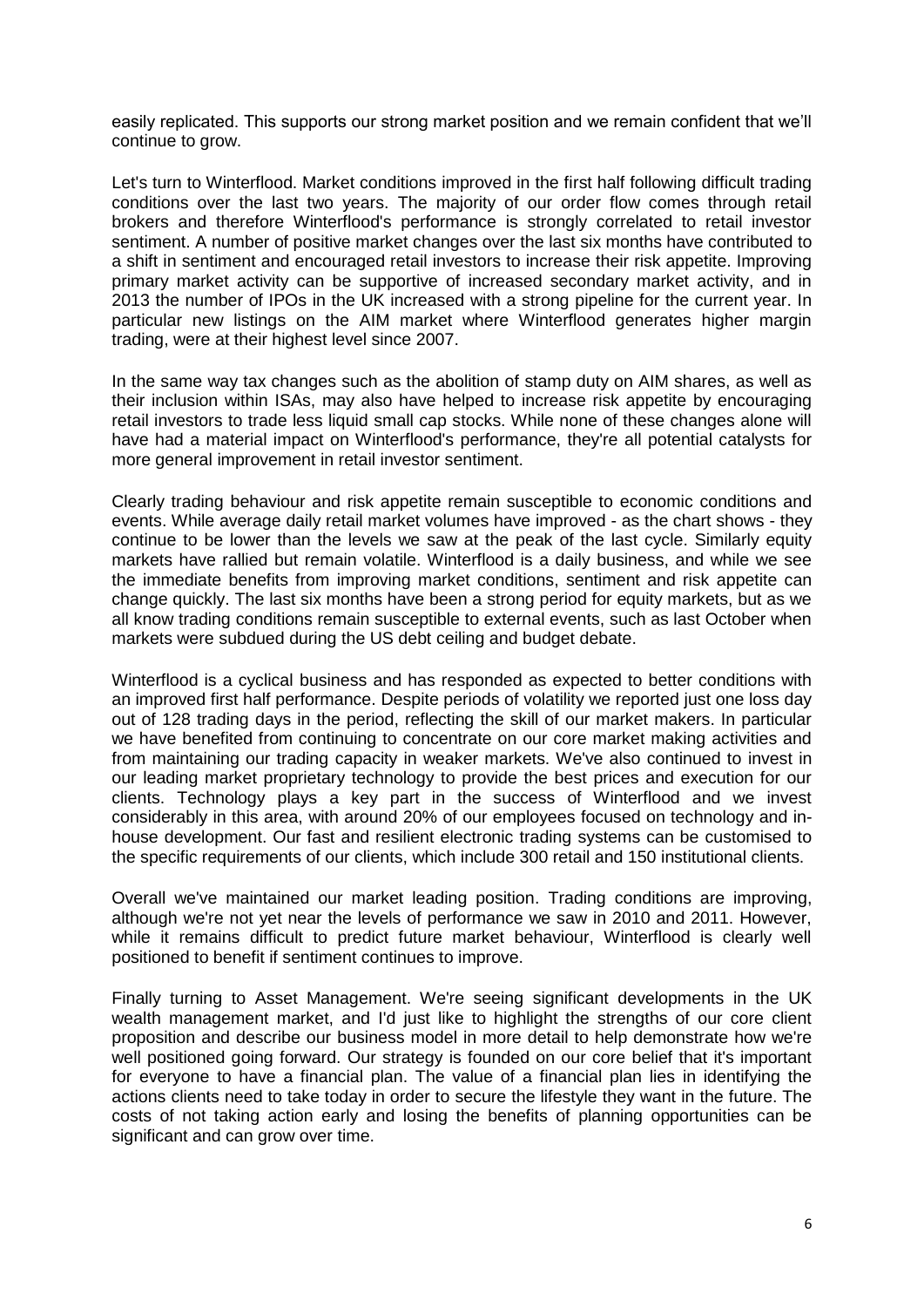Therefore we've built our proposition to provide clients with everything they need to create, implement and review their financial plan at any stage of their life. We've developed a vertically integrated model founded on our core capabilities of financial planning, advice, research, investment management and platform technology, all enabling clients to choose the services they require according to their personal preference. Our professional advisers assist clients in developing their financial plan. This is broad in scope and covers forecasting lifetime earnings, expenditure and retirement income. We help clients establish a long-term investment strategy and assist with tax and pension solutions, insurance to protect against key risks, as well as estate planning for the next generation.

Alongside this we provide global diversified investment management across all liquid asset classes through a range of investment vehicles. These include our own funds, model portfolios, and a fully bespoke service for our high net worth clients. Our platform technology provides clients with a consolidated picture of their wealth. We've designed these capabilities to work in tandem and to deliver a comprehensive and integrated approach for clients. In particular we believe our range of capabilities and the flexibility of our proposition is differentiated and well suited to the current environment.

We developed strong credentials in our markets and are building scale in the business. We have over 120 financial advisers and 50 investment professionals managing over £9bn of client assets. We remain focused on building enduring long-term relationships with our clients and will benefit as they increase their assets over time. Ultimately we earn revenue from several sources: advice; investment management; and our platform, which maximises our profit potential per client and provides significant scalability, particularly in investment management and through our platform.

Looking at the last six months the division has continued to make progress towards our profitability target. We continue to build scale, growing assets under management in the period, and seeing solid demand for our products, reflecting the quality of our integrated proposition. We're benefiting from investment in distribution and are seeing good growth particularly in our managed AUM. Supported by the strong performance of our funds we continue to see a good demand for our Close Discretionary Fund range, which provides a cost effective way to access professional investment management for both our own and third party advisers. Importantly, none of our distribution channels have reached maturity, and we expect continued growth across our proposition as we build scale.

Lastly, we continue to make progress towards our medium-term profitability target. As well as benefiting from operating leverage as we build scale we're also focused on improving the efficiency of our advice process for clients. The revenue margin increased slightly in the period and we expect this to improve over time depending upon the business mix. We're confident we'll continue to increase our operating margin and are on-track to achieve our 15% target by 2015.

So to conclude, our business model, strong performance and financial position ensure that we're well placed going forward. We're confident in our strategy, seeing good opportunities for growth, and will continue to deliver strong returns for our shareholders. In Banking we expect to continue to deliver good growth at attractive margins. Winterflood is well positioned to continue to benefit from a stronger cyclical recovery, and in Asset Management we continue to make progress as the business builds scale. Overall we remain confident in the outlook for the year.

We now look forward to answering any questions that you may have. As well as Jonathan and myself, we have Stephen Hodges from Banking, Julian Palfreyman from Winterflood,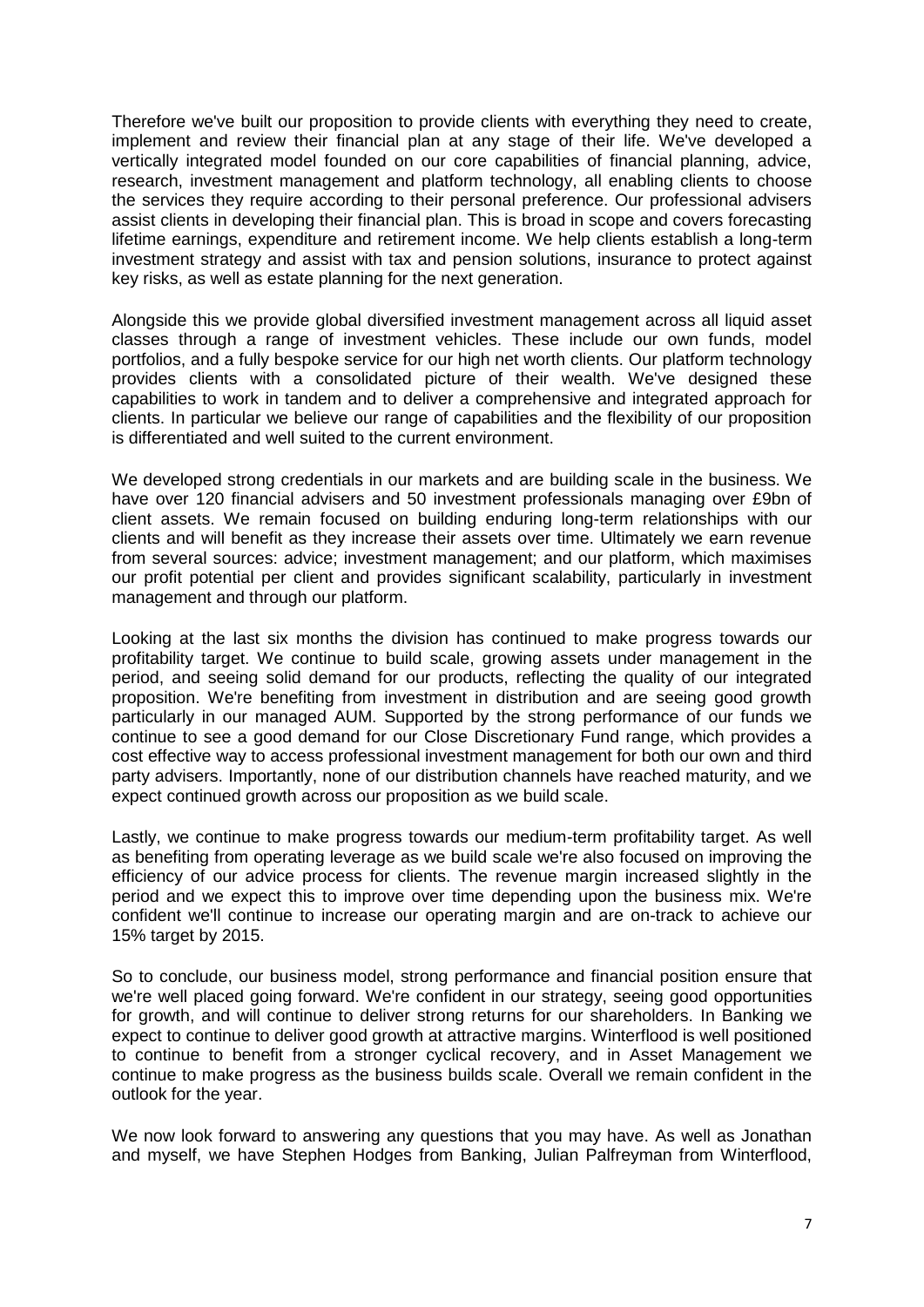and Martin Andrew from Asset Management, who will also be happy to take any questions. As usual, could you please state your name and company before asking a question.

#### **Question and answer session**

#### **Question 1**

#### **Nitin Arora, HSBC**

A couple of questions. Firstly on Banking. When I look at the non-interest income that has barely moved compared to last year, could you elaborate a bit more on why it has not changed.

Then secondly on Winterflood, Preben, you highlighted that trading on AIM is similar to 2007 levels now, which should have helped you guys a lot, but if I look at the income per bargain it is still running 30/40% behind 2011 levels of 10/11 per bargain. So if you could comment on why that has not picked up.

#### **Jonathan Howell**

That line includes treasury income, and what you see there is a temporary effect of us taking the benefit of reduced funding costs in the funding markets at the moment before passing them on in a renewed blended rate to the loan books, and that is done on a periodic basis. That just represents a timing, a temporary effect, and also represents the fact that we are seeing slightly improved rates that can be achieved in the funding markets.

Should we factor that into a change in the net interest margin? The answer is no, for two reasons. One is, we are seeing increased competition across the book, the funding markets are benefiting everybody in the banking arena at the moment, and so therefore much of that is effectively being passed through to customers. Secondly, it takes a long time for that blended rate to pass through to our book in its entirety. As you know, we effectively borrow long and lend short, the average term on our book over 12 months is 23 months, and therefore it's going to take almost two years until much of that benefit is passed through to at least some of the book. So that's what's caused it. Will it create a change in the net interest margin going forward? Our anticipation is that it will not.

#### **Preben Prebensen**

On the income per bargain, I think we've talked in the past about this being quite a crude measure, it's all income over all bargains, and if we look at those two component parts, the first six months was obviously much better than the equivalent period a year ago, but we're still some way behind the income levels that we saw in 2010/2011, in fact we're 25-30% below those income levels. So while it's a bounce back, I think you still need to recognise that it's only a bounce back compared to quite a poor level of a year ago.

I think on the other side the number of bargains is also something that we have talked about in the past. The number of bargains has increased over time. In fact, if you go back five years ago I think on the London Stock Exchange the average trade was twice as big as it is now, £13,000 compared to £6,000; so every time we take on a client trade and we lay that off, we're doing it more times than we used to do certainly four or five years ago. So we're not yet at the income levels we were in 2010/11, and we also have this kind of continued proliferation in the numbers of bargains that we use to lay off trades that we take on, and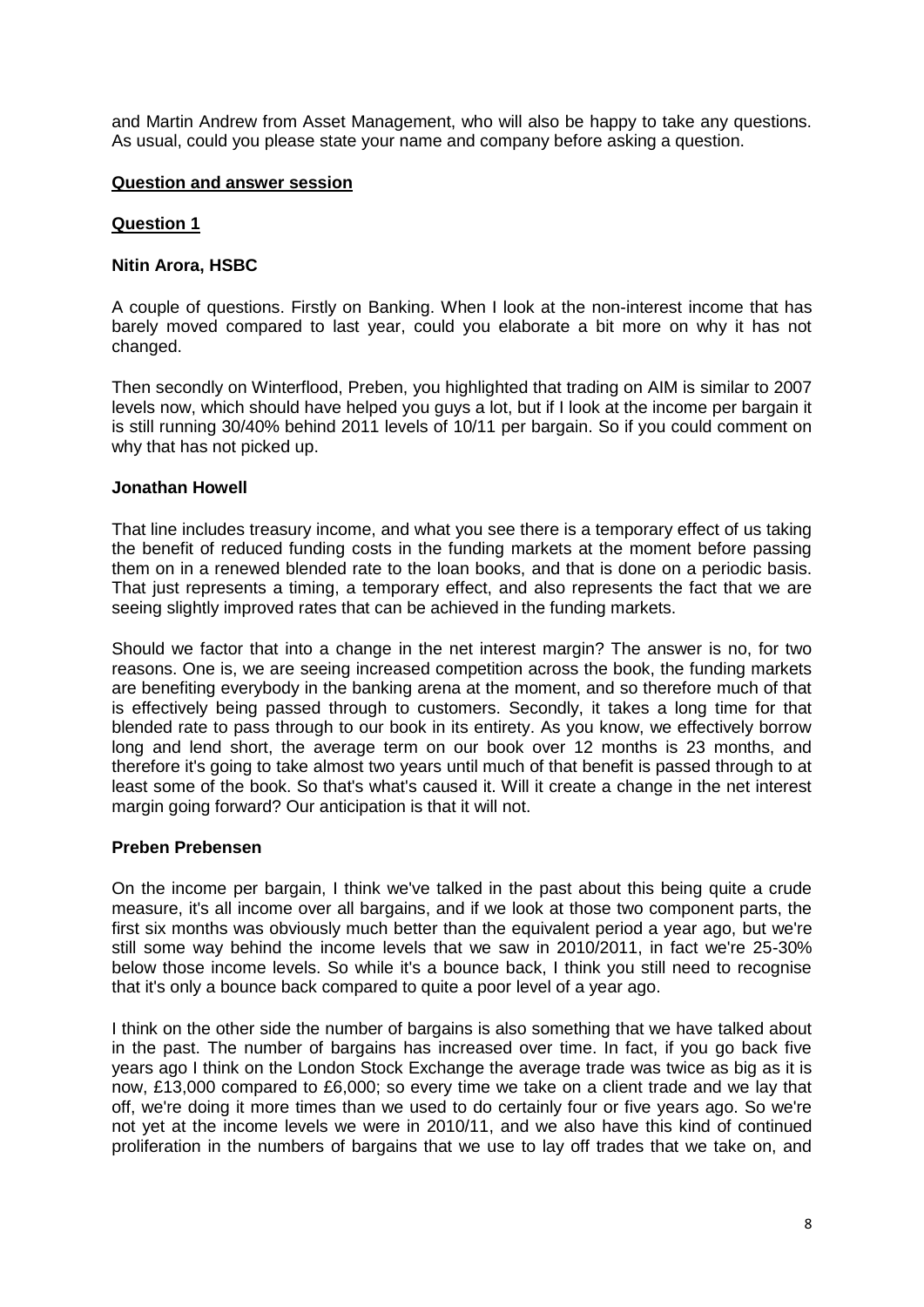that's why you have to be a bit careful about just tracking income per bargain as such a crude measure.

## **Question 2**

## **Pras Jeyanandhan, Berenberg**

Just a quick question on costs. I suppose given the revenue uplift across the Group I would have maybe expected a bit more operating leverage in the Banking business and also maybe in Winterflood; and obviously you've talked a little bit about the investment in infrastructure, the technology spend. I just wanted to get a little bit more guidance in terms of how you see the operating leverage benefits panning out in the coming years?

#### **Preben Prebensen**

On the Wins side I think you do see the operating leverage. It's a business which has got manifestly variable costs as opposed to fixed costs, so compensation levels will go up as trading profits go up, and in a normalised year that relationship is two thirds/one third in terms of variable versus fixed costs, so I think you do see it there. I think in terms of operating leverage in the Bank it's all about what we're spending that is volume related and what we're spending which is investment related. Do you want to go into some detail on that one?

#### **Jonathan Howell**

Just to reiterate on Winterflood, that cost model hasn't changed at all over the last 10 years, and exactly as Preben says, once you get up to the full level year of profitability, £45-50m, that relationship is about two thirds/one third between fixed and variable, and that hasn't changed and should be consistent with past cycles that we've seen.

In terms of the bank increase, about two thirds of that increase was volume related. It is a high touch, high service local model that we need to maintain in order to achieve those net interest margins of anything between 8.5% and 10%. And during the course of the year we've taken on an extra 90-100 heads in the Bank to take us through to 1,700 people in total.

In terms of the other third, that really is IT and infrastructure spend. It's part coping with the significant growth that we've seen in the Bank. If you go back to 2009 the loan book was £2.4bn, that's more than doubled in that period to £4.9bn, so we just need to make sure we've got greater IT capability and greater IT scalability, but also a constant attention to upgrading the quality, the robustness and scalability of our IT.

Just to give you an idea of some of the things that we've done and are currently doing, we had 12 separate data centres across the whole of the Bank about three years ago, we've now migrated that into two state of the art data centres. We've upgraded a completely new general ledger across the Bank, we had previously 33 general ledgers, that's down to one now. We put in place from scratch a credit management information system which enabled us to have central quantitative and qualitative oversight of the lending decisions being made out in all the local branches. And importantly we're upgrading legacy systems in the property part of the business and in the premium finance part of the business.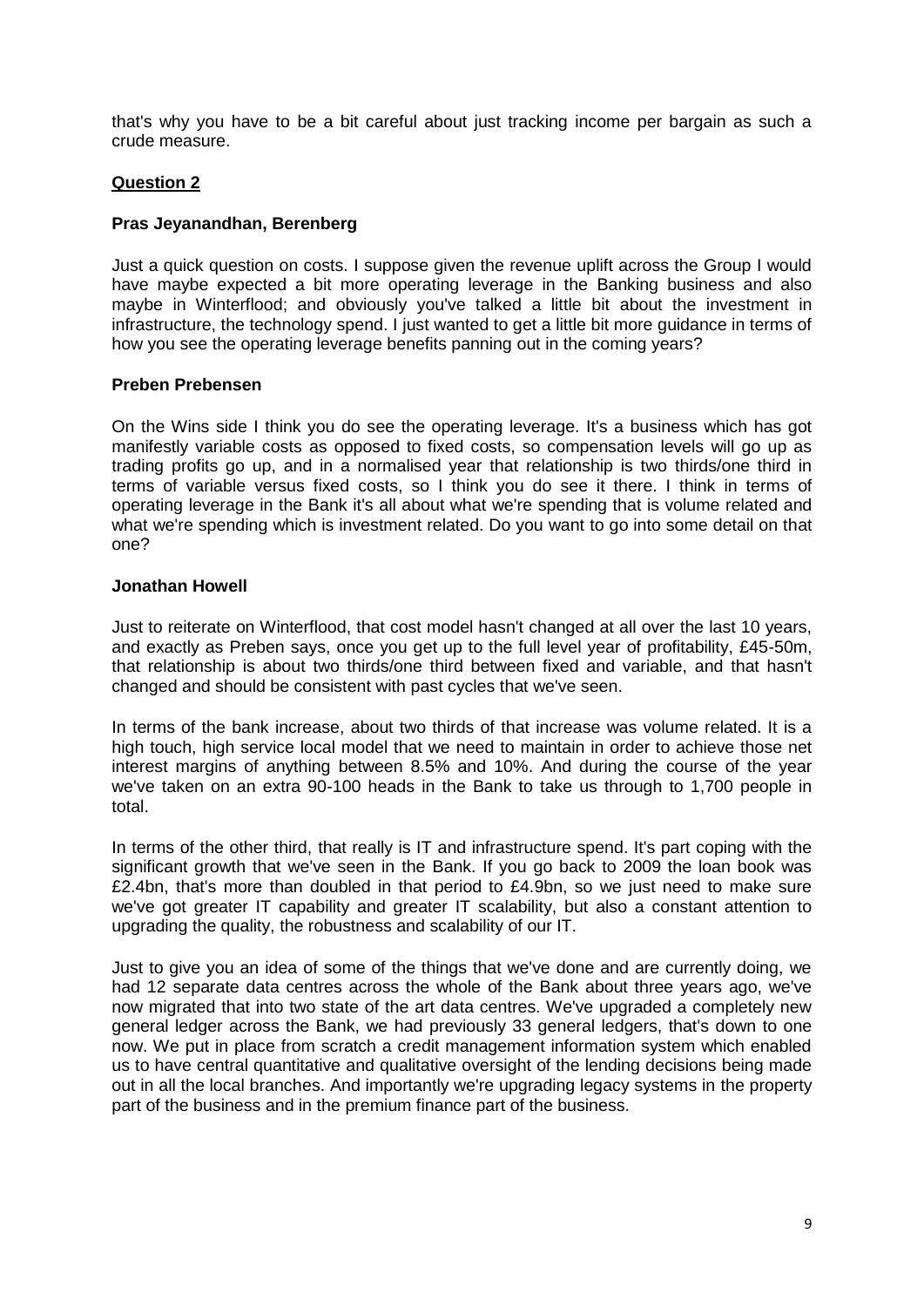What are we doing currently now and going forward? Cyber security and general information security is another area of spend that we're involved in. And importantly and critically we're taking considerable steps at the moment to have more technology at the point-of-sale within the Bank, and a very good example is e-click and motor where effectively now we're getting to a lending decision which is almost paperless. That sort of ties in with the way that the industry is going, it gives greater flexibility to the way in which we dispense with our services, but also importantly it gives us greater accuracy over the information because it's being actually input at the point-of-sale rather than subsequently off some sort of hard copy documentation.

So to get to the question, can we see any significant change coming forward in that mix in the Bank? Probably not. I'll point to the 10 year average of cost income ratio of 49%, the first half we were about 48% so we're in that type of range, 49% to 48%, for the cost income ratio, and it reflects the nature of the business model that we have.

### **Preben Prebensen**

I think the point that we can't emphasise enough is that we need the investment to support the growth, but we also need the investment to make that safe growth. This is a clearly highly regulated period of time, and for us to ensure that we can continue to grow and do that safely is actually going to continue to be a real competitive advantage, so this is investment well made.

### **Question 3**

### **Gregory Simpson, UBS**

Two questions, firstly back on Winterflood. When I look at the AIM volumes reported by the LSE it looks like January and February have been significantly better than other months in the year. Do you see this short-term volumes uplift transcribed through to Winterflood, or is it a slower process? Then secondly on competition, you said it's kind of coming back but do you think it's starting to intensify now? I know Paragon announced they're opening a bank for car finance, RBS is voting more on SME lending, and the parts of the market which you said were competition is least present like property, that's where the strongest loan book growth is being seen. Are you starting to see this intensify or is it still quite subdued?

### **Preben Prebensen**

On the first question, in terms of January and February trading on AIM and whether or not that's reflected in Winterflood; Winterflood has a strong position on AIM, it's a leading player on AIM, it's good for Winterflood when AIM is seeing lots of volume, but it's a daily trading business. So what we cannot do is to try and predict trends, all we can do is to point to the leadership position on the one hand. Then as you all know based on what you do, the IPO pipeline for the next period looks quite strong, but that's obviously subject to market conditions. And as I mentioned in my remarks, Winterflood doesn't do the IPOs but it trades them and it's good if that product is out there providing interest to investors. So we can only judge it as it happens as opposed to looking forward, but they're very well positioned.

On the competition point in the Bank, overarchingly we see that as patchy, so there are places where there is more than there was, motor is an example of that, the clearers are clearly more present in the motor business, they're a bit more present in large ticket property but that tends to be larger than where we play. The likes of Lombard are more present in asset finance, but again that tends to be in the slightly larger ticket areas, and the start-up banks are all looking to do what they can do in places like asset and invoice financing. And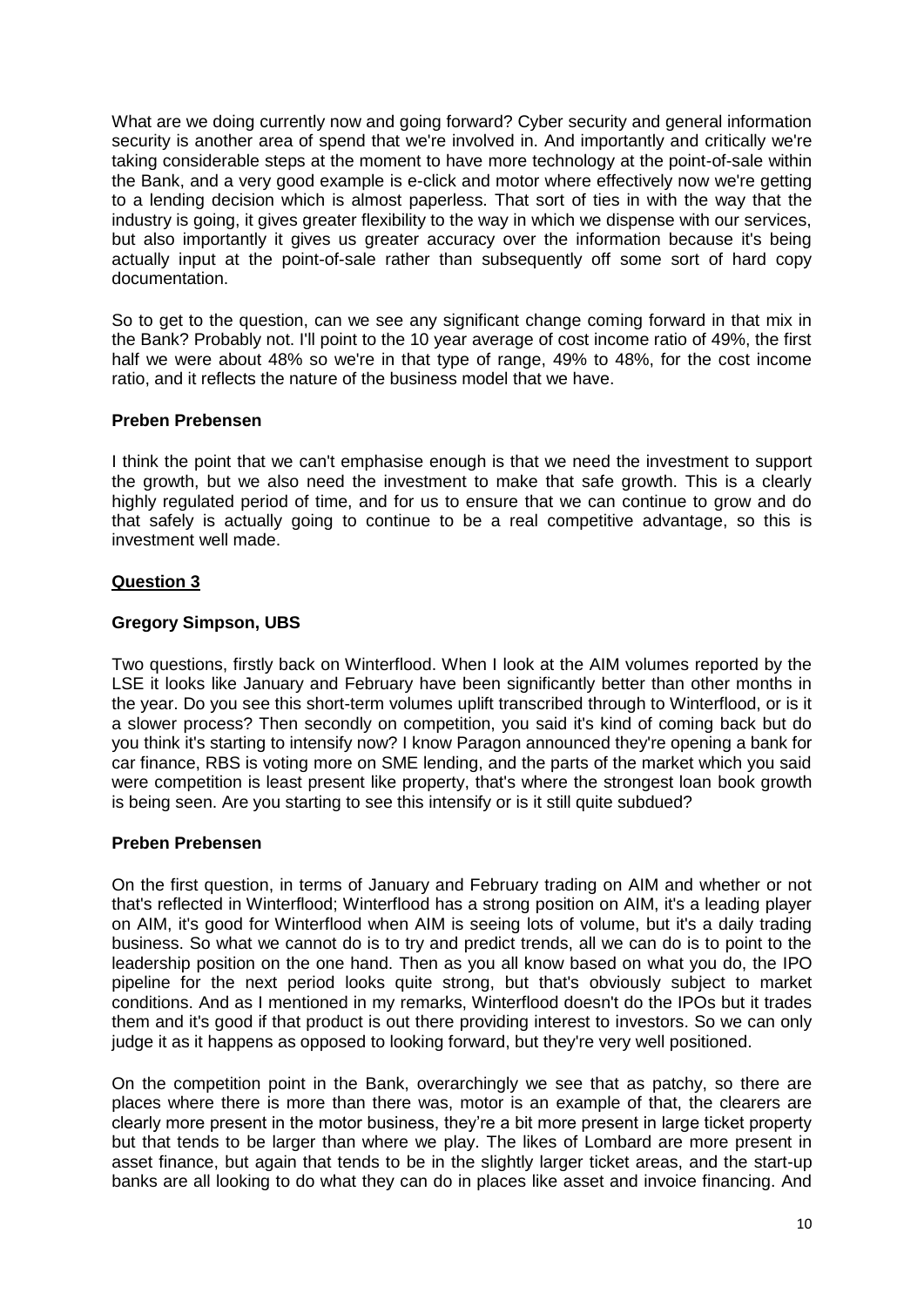there I think the issue is distribution where we've obviously been at this for a very long time, we have a lot of people that are focused on distribution in the SME space and that's clearly a comparative advantage. So it's increasing but it's still fragmented and it's still nothing like it was back in the '07 period.

## **Question 4**

## **Arnaud Giblat, UBS**

Are there any new niches you're exploring to grow into in the banking business?

And secondly, I'm just wondering if you could comment a bit more about the profitability, the revenue margins in asset management, that has decelerated somewhat, where do you see those going in time?

### **Preben Prebensen**

In terms of new niches in the banking business, we have always looked to expand into additional niches and over a long period of time we've done that. And what we want to do is to preserve the overall model, that establishes the risk parameters that we have, we're overwhelmingly in smaller ticket, shorter term secured high margin lending; but that's not to say that we won't explore the edges and what might be available to us. And that could be high margin retail, specialist retail lending, it could be more complicated small project lending in newer alternative energy for example. Those are two examples of where we might kind of look at the distribution curve of our lending, and both of them are interesting to us but they have to fall overall into the context of us sticking kind of fundamentally to the model. So we look at it all the time basically and we're constantly kind of challenging ourselves to push out the edges.

In terms of the revenue margin and asset management, I think a bit of context here. In 2011 that revenue margin was 71 basis points. For the six month period a year ago it was 84, it's 87 now. We will continue to see it increase over time, it will be partly a function of mix if we take on more managed assets, more high net worth assets in any period then those are slightly lower margin. If we take on more new advised business in any period then that's slightly higher margin. So I think you'll see a gradual increase in the revenue margin but it will depend on mix. It's an indicator of the performance of the business, not the only driver of the performance of the business, and what we obviously look at is the overall operating margin in the business. And we're looking to get operating leverage out of our investment in the business and that's tracking very nicely, a 9% increase in income, 3% increase in cost, this period is what is driving that increase in profitability.

# **Question 5**

### **Philip Middleton, Merrill Lynch**

Just a couple of questions, firstly can you talk us through what you see the trajectory of the credit charge, because it seems to me to be about as good as it gets, and I wonder if you could talk us through that in the context of the cycle we're in.

And secondly capital generation, I mean your capital numbers are very strong, how do you see that panning out over the next few years and how do you think about what you might do with that capital?